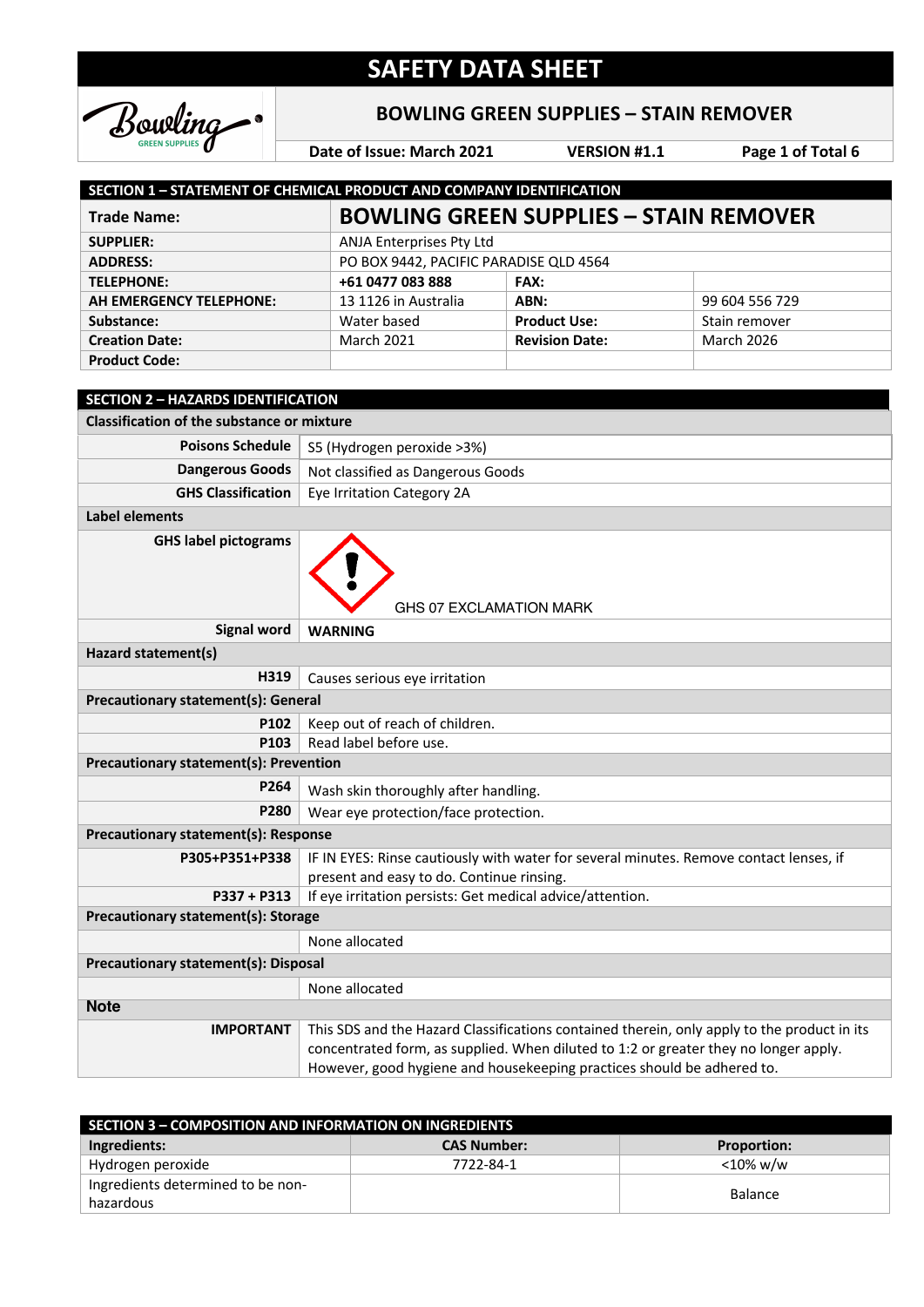

#### **BOWLING GREEN SUPPLIES – STAIN REMOVER**

**Date of Issue: March 2021 VERSION #1.1 Page 2 of Total 6**

NOTE: Ingredients determined not to be hazardous are present in concentrations that do not exceed the relevant cut-off concentrations as found from NOHSC publication "List of Designated Hazardous Substances" or have been found NOT to meet the criteria of a hazardous substance as defined in the NOHSC publication "Approved Criteria for Classifying Hazardous Substances", or have been found NOT to meet the criteria of a dangerous substance as defined in the GLOBALLY HARMONIZED SYSTEM OF CLASSIFICATION AND LABELLING OF CHEMICALS (GHS), 4th edition United Nations 2011. Listed ingredients may be below the cut-off concentrations for classification as hazardous, but are listed for information purposes and for additive effects.

| <b>SECTION 4 - FIRST AID MEASURES</b> |                                                                                                                                                                                                                                                                                 |  |
|---------------------------------------|---------------------------------------------------------------------------------------------------------------------------------------------------------------------------------------------------------------------------------------------------------------------------------|--|
| <b>Inhalation</b>                     | Remove victim to fresh air away from exposure. Obtain medical attention if symptoms occur.                                                                                                                                                                                      |  |
| <b>Skin contact</b>                   | Immediately wash contaminated skin with plenty of soap and water. Remove contaminated                                                                                                                                                                                           |  |
|                                       | clothing and wash before re-use. Seek medical advice (e.g. doctor) if irritation, burning or<br>redness persists.                                                                                                                                                               |  |
| Eye contact                           | If in eyes, hold eyelids apart and flush the eyes continuously with running water. Remove<br>contact lenses. Continue flushing until advised to stop by the Poisons Information Centre or a<br>doctor, or for at least 15 minutes. If symptoms persist, seek medical attention. |  |
| Ingestion                             | Do NOT induce vomiting. Do NOT attempt to give anything by mouth to an unconscious person.<br>Rinse mouth thoroughly with water immediately. Give water to drink. If vomiting occurs, give<br>further water to achieve effective dilution. Seek medical advice (e.g. doctor).   |  |
| <b>Advice to Doctor</b>               | Treat symptomatically.                                                                                                                                                                                                                                                          |  |
| <b>Scheduled Poisons</b>              | Poisons Information Centre in each Australian State capital city or in Christchurch, New Zealand<br>can provide additional assistance for scheduled poisons. (Phone Australia 131126 or New<br>Zealand 0800 764 766).                                                           |  |
| <b>First Aid Facilities</b>           | Eye wash station. Normal washroom facilities.                                                                                                                                                                                                                                   |  |

| <b>SECTION 5 - FIRE FIGHTING MEASURES</b>   |                                                                                                                                                                                             |  |
|---------------------------------------------|---------------------------------------------------------------------------------------------------------------------------------------------------------------------------------------------|--|
| <b>Fire and Explosion</b><br><b>Hazards</b> | Non-combustible material. Liberates oxygen - sustains fires. On evaporation of the aqueous<br>component, the residual material may burn.                                                    |  |
| <b>Extinguishing Media</b>                  | Use flooding quantities of water. DO NOT use dry chemical, CO2 or foam. Chemical extinguishers<br>may accelerate decomposition.                                                             |  |
| <b>Fire Fighting</b>                        | Keep containers exposed to extreme heat cool with water spray. Fire fighters to wear self-<br>contained breathing apparatus if risk of exposure to products of combustion or decomposition. |  |
| <b>Flash Point</b>                          | None                                                                                                                                                                                        |  |

| <b>SECTION 6 - ACCIDENTAL RELEASE MEASURES</b> |                                                                                                      |  |
|------------------------------------------------|------------------------------------------------------------------------------------------------------|--|
| <b>Emergency Procedures</b>                    | Minor spills do not normally need any special clean-up measures - rinse with water.                  |  |
|                                                | In the event of a major spill, prevent spillage from entering drains or water courses. Wear          |  |
|                                                | appropriate personal protective equipment and clothing to prevent exposure. Increase                 |  |
|                                                | ventilation. As a water based product, if spilt on electrical equipment the product will cause       |  |
|                                                | short-circuits. If possible contain the spill. Place inert absorbent material onto spillage. Collect |  |
|                                                | the material and place into a suitable labelled container. Dispose of waste according to the         |  |
|                                                | applicable local and national regulations.                                                           |  |
|                                                | If contamination of sewers or waterways occurs inform the local water and waste                      |  |
|                                                | management authorities in accordance with local regulations.                                         |  |

| <b>SECTION 7 - HANDLING AND STORAGE</b> |                                                                                                                                                                                                                                                                |  |
|-----------------------------------------|----------------------------------------------------------------------------------------------------------------------------------------------------------------------------------------------------------------------------------------------------------------|--|
| <b>Handling</b>                         | Avoid contact with incompatible materials. When handling, DO NOT eat, drink or smoke. Keep<br>containers closed at all times. Avoid physical damage to containers. Always wash hands with<br>soap and water after handling.                                    |  |
| <b>Storage</b>                          | Store in a cool, dry, well-ventilated area, out of direct sunlight. Protect from freezing. Store in<br>suitable, labelled containers. Keep containers tightly closed. Ensure that storage conditions<br>comply with applicable local and national regulations. |  |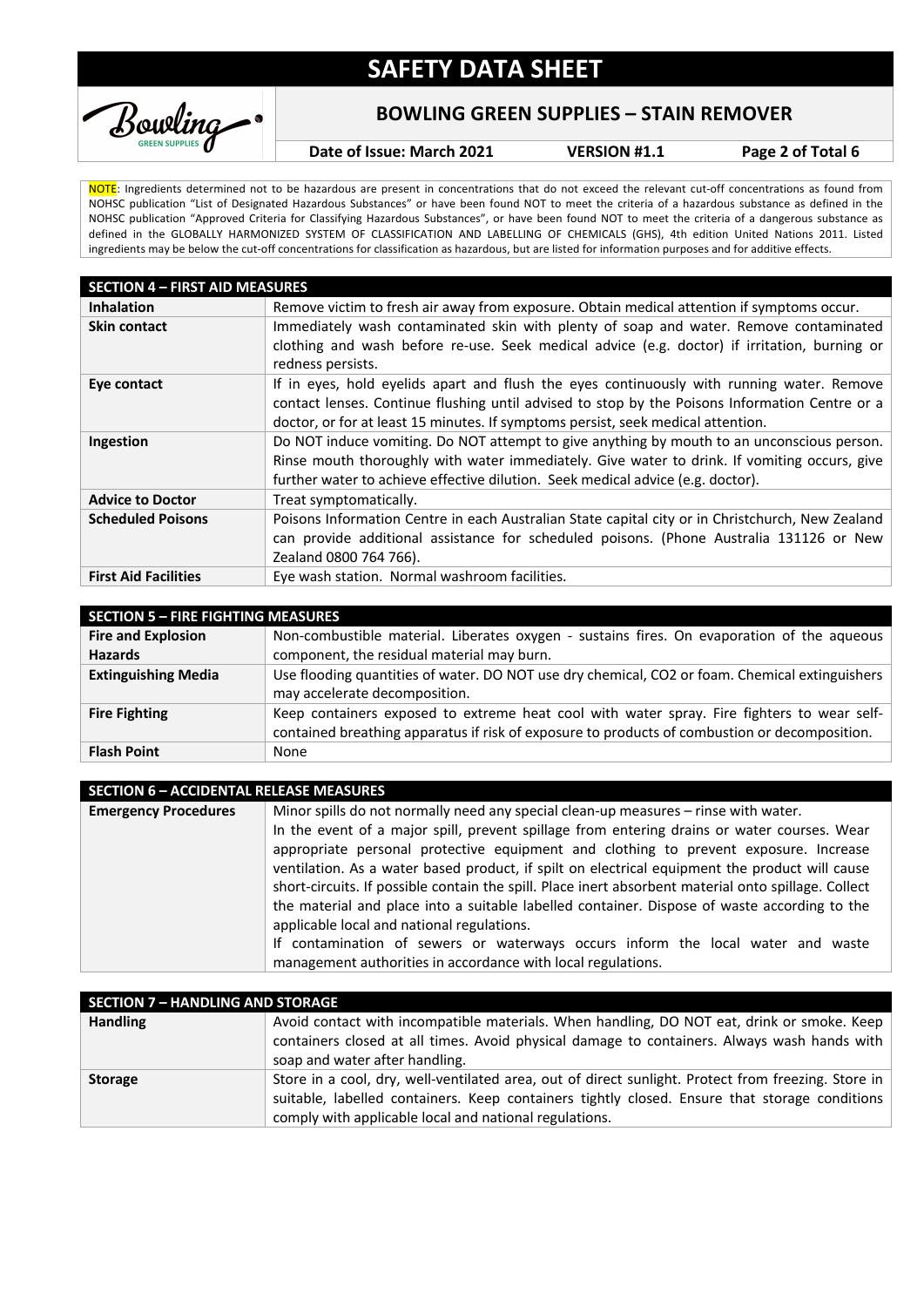

**BOWLING GREEN SUPPLIES – STAIN REMOVER**

**Date of Issue: March 2021 VERSION #1.1 Page 3 of Total 6**

|                                                | <b>SECTION 8 - EXPOSURE CONTROLS AND PERSONAL PROTECTION</b>                                                                                                                                                                                                                                                                                                                                                                                                                                                                                                                                                                              |
|------------------------------------------------|-------------------------------------------------------------------------------------------------------------------------------------------------------------------------------------------------------------------------------------------------------------------------------------------------------------------------------------------------------------------------------------------------------------------------------------------------------------------------------------------------------------------------------------------------------------------------------------------------------------------------------------------|
| <b>Exposure Limits</b>                         | National Occupational Exposure Limits, as published by National Occupational Health & Safety<br>Commission:<br>Time-weighted Average (TWA):<br>None established for product.<br>Hydrogen Peroxide: 1ppm, (1.4 mg/m3)<br>Short Term Exposure Limit (STEL):<br>None established for product.                                                                                                                                                                                                                                                                                                                                                |
| <b>Ventilation</b>                             | Use with adequate ventilation.                                                                                                                                                                                                                                                                                                                                                                                                                                                                                                                                                                                                            |
| <b>Personal Protective</b><br><b>Equipment</b> | Use good occupational work practice. The use of protective clothing and equipment depends<br>upon the degree and nature of exposure. The following protective equipment should be<br>available;                                                                                                                                                                                                                                                                                                                                                                                                                                           |
| <b>Eye Protection</b>                          | Generally not required for typical applications with diluted solutions as per label directions.<br>Safety glasses with full face shield should be used for handling concentrate in quantity, cleaning<br>up spills, decanting, etc. Eye protection devices should conform to relevant regulations. Eye<br>protection should conform with Australian/New Zealand Standard AS/NZS 1337 - Eye Protectors<br>for Industrial Applications.                                                                                                                                                                                                     |
| <b>Hand Protection</b>                         | Wear gloves of impervious material such as butyl rubber, natural latex, neoprene, PVC and<br>nitrile - to handle in quantity, clean up spills, decanting, etc. Final choice of appropriate gloves<br>will vary according to individual circumstances. i.e. methods of handling or according to risk<br>assessments undertaken. Occupational protective gloves should conform to relevant<br>regulations. Reference should be made to AS/NZS 2161.1: Occupational protective gloves -<br>Selection, use and maintenance.                                                                                                                   |
| <b>Body Protection</b>                         | Suitable protective workwear, e.g. rubber or plastic apron, sleeves, boots and cotton overalls<br>buttoned at neck and wrist are recommended. Chemical resistant apron is recommended where<br>large quantities are handled.                                                                                                                                                                                                                                                                                                                                                                                                              |
| Respirator                                     | Generally not required for typical applications with diluted solutions as per label directions.<br>If engineering controls are not effective in controlling airborne exposure then an approved<br>respirator with a replaceable vapor/mist filter should be used. Refer to relevant regulations for<br>further information concerning respiratory protective requirements. Reference should be made<br>to Australian Standards AS/NZS 1715, Selection, Use and Maintenance of Respiratory Protective<br>Devices; and AS/NZS 1716, Respiratory Protective Devices, in order to make any necessary<br>changes for individual circumstances. |

| <b>SECTION 9 - PHYSICAL AND CHEMICAL PROPERTIES</b> |                             |                          |                       |
|-----------------------------------------------------|-----------------------------|--------------------------|-----------------------|
| <b>Physical State</b>                               | Non-viscous liquid          | Colour                   | Clear / colourless    |
| <b>Odour</b>                                        | No odour                    | <b>Specific Gravity</b>  | $1.00 - 1.04$ @ 20 °C |
| <b>Boiling Point</b>                                | Approximately 100 °C        | <b>Freezing Point</b>    | Approximately 0 °C    |
| <b>Vapour Pressure</b>                              | Not available               | <b>Vapour Density</b>    | Not available         |
| <b>Flash Point</b>                                  | Not flammable               | <b>Flammable Limits</b>  | none                  |
| <b>Water Solubility</b>                             | Miscible in all proportions | pH                       | $3.5 - 6.0$ neat      |
| <b>Volatile Organic</b>                             | $0\%$ v/v                   | <b>Per Cent Volatile</b> | Ca 100 % v/v          |
| Compounds (VOC)                                     |                             |                          |                       |
| <b>Viscosity</b>                                    | Not available               | <b>Odour Threshold</b>   | Not available         |

| <b>SECTION 10 - STABILITY AND REACTIVITY</b> |                                                                                                                                                                                                                                                                   |  |
|----------------------------------------------|-------------------------------------------------------------------------------------------------------------------------------------------------------------------------------------------------------------------------------------------------------------------|--|
| Reactivity                                   | Stable at normal temperatures and pressure. Breaks down in sunlight, unstable with heat or<br>contamination. Liberation of oxygen gas. Strong oxidizing agent. Reacts with other chemicals.<br>Prolonged contact with metals may cause pitting or discolouration. |  |
| <b>Conditions to Avoid</b>                   | Extremes of temperature and direct sunlight.                                                                                                                                                                                                                      |  |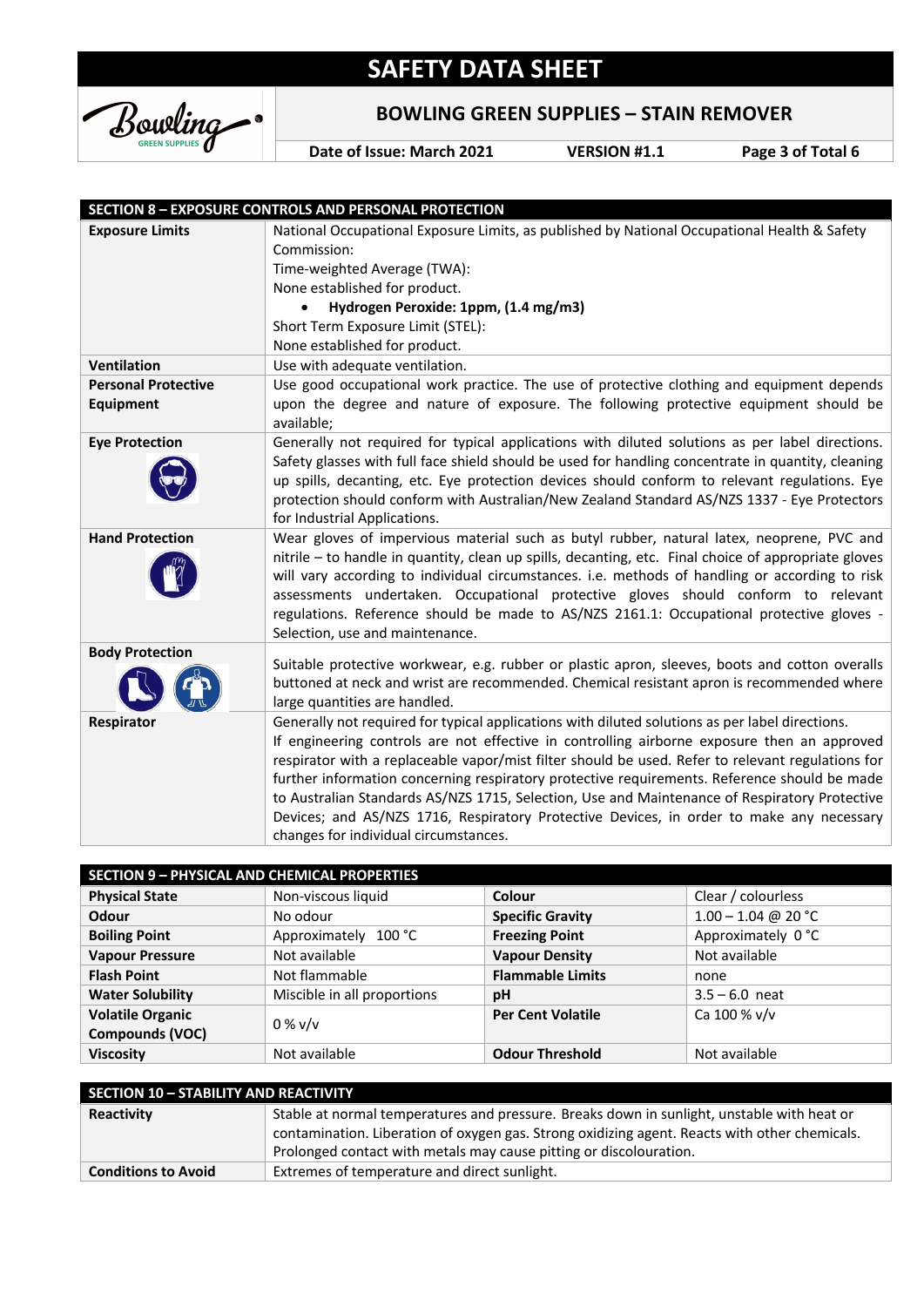

**BOWLING GREEN SUPPLIES – STAIN REMOVER**

**Date of Issue: March 2021 VERSION #1.1 Page 4 of Total 6**

| <b>Incompatibilities</b> | Reducing agents, oxidizing agents.<br>Albumin, alkalies, alkali metals, alkali salts, alkali hydroxides, alkaline earth metals, metals,<br>metals in powder form, metallic oxides, metallic salts, ferrous salts, mercurous salts, gold salts,<br>nonmetals, nonmetallic oxides, aldehydes, alcohols, amines, ammonia and their carbonates,<br>hydrazine and derivatives, hydrides, combustible substances, ethers, acids, anhydrides, oxidizing<br>agents, organic substances, peroxi compounds, impurities/dust, permanganates, organic<br>solvents, organic nitro compounds, brass, balsam Peru, phenol, charcoal, chlorides, alkali<br>citrates, hypophosphites, iodides, lime water, permanganates, sulfites and tinctures. |
|--------------------------|----------------------------------------------------------------------------------------------------------------------------------------------------------------------------------------------------------------------------------------------------------------------------------------------------------------------------------------------------------------------------------------------------------------------------------------------------------------------------------------------------------------------------------------------------------------------------------------------------------------------------------------------------------------------------------------------------------------------------------|
| <b>Hazardous</b>         | None expected under normal conditions. Thermal decomposition (burning) may result in the                                                                                                                                                                                                                                                                                                                                                                                                                                                                                                                                                                                                                                         |
| Decomposition            | release of toxic and/or irritating fumes. Oxygen gas.                                                                                                                                                                                                                                                                                                                                                                                                                                                                                                                                                                                                                                                                            |

#### **SECTION 11 – TOXICOLOGICAL INFORMATION**

| POTENTIAL HEALTH EFFECTS                                                                                                      |                                                                                                |  |  |
|-------------------------------------------------------------------------------------------------------------------------------|------------------------------------------------------------------------------------------------|--|--|
| No adverse health effects expected if the product is handled in accordance with this Safety Data Sheet and the product label. |                                                                                                |  |  |
|                                                                                                                               | Symptoms or effects that may arise if the product is mishandled and overexposure occurs are:   |  |  |
| <b>Inhalation</b>                                                                                                             | Not considered to be an inhalation hazard.                                                     |  |  |
|                                                                                                                               | Hydrogen peroxide - LC50 (rat): 2000 mg/m <sup>3</sup> /4 h (90% solution).                    |  |  |
| <b>Skin contact</b>                                                                                                           | May be a mild irritant. No adverse effects if rinsed properly.                                 |  |  |
| Eye contact                                                                                                                   | Eye contact will cause stinging, blurring, tearing and pain.                                   |  |  |
| Ingestion                                                                                                                     | Ingestion of this product may irritate the gastric tract causing nausea and vomiting.          |  |  |
| <b>Chronic exposure</b>                                                                                                       | No known effects.                                                                              |  |  |
| <b>Toxicology Information</b>                                                                                                 | Not toxic, based on ingredients. Oral LD50 (ATE calculated) : > 20,000 mg/kg                   |  |  |
| <b>Carcinogen Status</b>                                                                                                      |                                                                                                |  |  |
| <b>NOHSC</b>                                                                                                                  | No significant ingredient is classified as carcinogenic by NOHSC.                              |  |  |
| <b>NTP</b>                                                                                                                    | No significant ingredient is classified as carcinogenic by NTP.                                |  |  |
| <b>IARC</b>                                                                                                                   | Hydrogen peroxide [7722-84-1] is evaluated in the IARC Monographs (Vol. 36, Suppl. 7, Vol. 71; |  |  |
|                                                                                                                               | 1999) as Group 3: Not classifiable as to carcinogenicity to humans.                            |  |  |
| <b>Respiratory sensitisation</b>                                                                                              | Not expected to be a respiratory sensitizer.                                                   |  |  |
| <b>Skin Sensitisation</b>                                                                                                     | Not considered to be a skin sensitiser hazard.                                                 |  |  |
| <b>Germ cell mutagenicity</b>                                                                                                 | Not considered to be a mutagenic hazard.                                                       |  |  |
| <b>Reproductive Toxicity</b>                                                                                                  | Not considered to be toxic to reproduction.                                                    |  |  |
| <b>STOT-single exposure</b>                                                                                                   | Not expected to cause toxicity to a specific target organ.                                     |  |  |
| <b>STOT-repeated exposure</b>                                                                                                 | Not expected to cause toxicity to a specific target organ.                                     |  |  |
| <b>Aspiration Hazard</b>                                                                                                      | Not expected to be an aspiration hazard.                                                       |  |  |

| <b>SECTION 12 - ECOLOGICAL INFORMATION</b> |                                                                                                  |  |
|--------------------------------------------|--------------------------------------------------------------------------------------------------|--|
| <b>Eco-toxicity</b>                        | Not harmful to aquatic life. LC50 > 100mg/L.                                                     |  |
| Product (as sold)                          | Acute Aquatic Toxicity (Calculated) LC50: 346 - 763 mg/L.                                        |  |
|                                            | <b>Acute Aquatic Toxicity NOT HAZARDOUS</b>                                                      |  |
|                                            | In high concentrations: Toxic effect on fish and plankton due to oxygen levels and pH shift.     |  |
|                                            | When introduced properly, no impairments in the function of adapted biological waste-water-      |  |
|                                            | treatment plants are to be expected.                                                             |  |
| Eco-toxicity                               | Not harmful to aquatic life. LC50 > 100mg/L.                                                     |  |
| <b>Product (at use dilution</b>            | Acute Aquatic Toxicity (Calculated) LC50: 34,600 - 76,300 mg/L.                                  |  |
| $1:100$ rinse)                             | <b>Acute Aquatic Toxicity NOT HAZARDOUS</b>                                                      |  |
| <b>Persistence and</b><br>degradability    | Photochemical degradation (air) takes place.                                                     |  |
|                                            | Under ambient conditions quick hydrolysis, reduction or decomposition occurs. The following      |  |
|                                            | substances are formed: oxygen and water                                                          |  |
| <b>Bio accumulative</b>                    | No bioaccumulation is expected. Hydrogen peroxide LOW (Log KOW = -1.571)                         |  |
| potential                                  |                                                                                                  |  |
| <b>Mobility in soil</b>                    | Due to its physico-chemical characteristics, highly mobile in the environment and will partition |  |
|                                            | to the aquatic compartment.                                                                      |  |
| <b>Other adverse effects</b>               | Not available                                                                                    |  |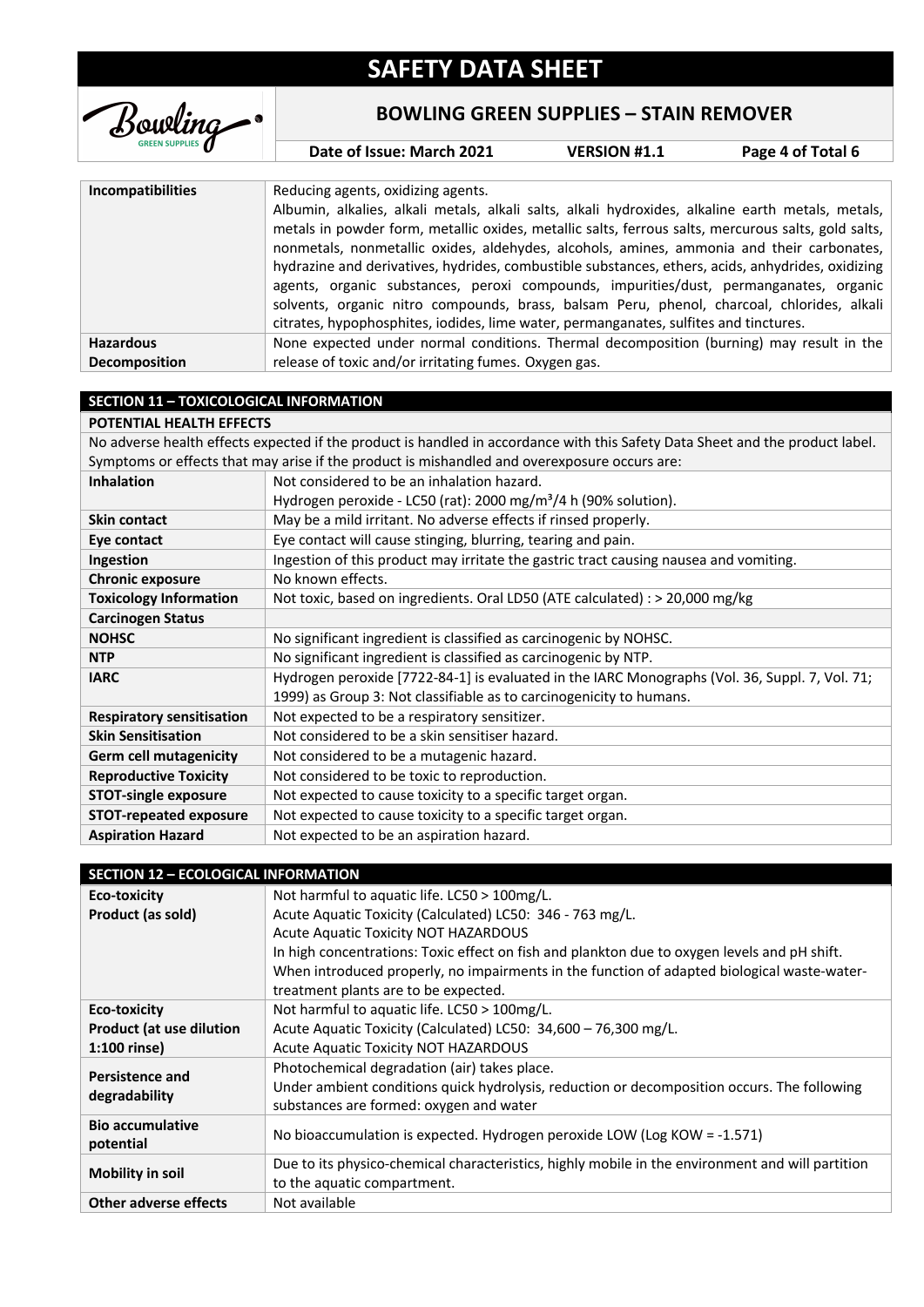

**BOWLING GREEN SUPPLIES – STAIN REMOVER**

**Date of Issue: March 2021 VERSION #1.1 Page 5 of Total 6**

**Environmental Protection** Prevent large amounts of this material into waterways.

#### **SECTION 13 – DISPOSAL CONSIDERATIONS**

Dispose of waste according to applicable local and national regulations. Do not allow into drains or watercourses or dispose of where ground or surface waters may be affected. Wastes including emptied containers are controlled wastes and should be disposed of in accordance with all applicable local and national regulations.

| <b>SECTION 14 - TRANSPORT INFORMATION</b> |                |  |
|-------------------------------------------|----------------|--|
| <b>Labels Required</b>                    |                |  |
| <b>ADG</b>                                | None allocated |  |
| <b>IMDG Marine Pollutant</b>              | None allocated |  |
| <b>HAZCHEM</b>                            | None allocated |  |
| <b>Land Transport (ADG)</b>               |                |  |
| <b>UN Number</b>                          | None allocated |  |
| <b>Proper Shipping Name</b>               | None allocated |  |
| <b>ADG Code</b>                           | None allocated |  |
| <b>HAZCHEM Code</b>                       | None allocated |  |
| <b>Special Provisions</b>                 | None allocated |  |
| <b>Packing Group</b>                      | None allocated |  |
| <b>Packaging Method</b>                   | None allocated |  |
| Segregation                               | None allocated |  |

| <b>SECTION 15 - REGULATORY INFORMATION</b> |                                                                                           |  |
|--------------------------------------------|-------------------------------------------------------------------------------------------|--|
| <b>GHS Classification</b>                  | Classified as Hazardous according to the Globally Harmonised System of Classification and |  |
|                                            | labelling of Chemicals (GHS) including Work, Health and Safety regulations, Australia.    |  |
| <b>SUSMP</b>                               | Schedule 5                                                                                |  |
| ADG Code                                   | None allocated                                                                            |  |
| <b>AICS</b>                                | All ingredients present on AICS.                                                          |  |

| <b>SECTION 16 - OTHER INFORMATION</b> |                                                                                                    |  |
|---------------------------------------|----------------------------------------------------------------------------------------------------|--|
| <b>Issue Date</b>                     | $1st$ March 2021                                                                                   |  |
| <b>Version Number</b>                 | V 1.1 GHS classification and revision.                                                             |  |
| <b>Abbreviations and</b>              | ADG Code: Australian Code for the Transport of Dangerous Goods by Road and Rail.                   |  |
| acronyms                              | AICS: Australian Inventory of Chemical Substances.                                                 |  |
|                                       | <b>CAS Number:</b> Chemical Abstracts Service Registry Number.                                     |  |
|                                       | <b>GHS:</b> Globally Harmonized System of Classification and Labelling of Chemicals                |  |
|                                       | HAZCHEM: An emergency action code of numbers and letters which gives information to emergency      |  |
|                                       | services.                                                                                          |  |
|                                       | HSIS: Hazardous Substances Information System                                                      |  |
|                                       | IARC: International Agency for Research on Cancer.                                                 |  |
|                                       | <b>NOHSC:</b> National Occupational Health and Safety Commission.                                  |  |
|                                       | NTP: National Toxicology Program (USA).                                                            |  |
|                                       | <b>SDS: Safety Data Sheet</b>                                                                      |  |
|                                       | <b>STEL:</b> Short Term Exposure Limit.                                                            |  |
|                                       | SUSMP: Standard for the Uniform Scheduling of Medicines and Poisons.                               |  |
|                                       | <b>TWA:</b> Time Weighted Average.                                                                 |  |
|                                       | <b>UN Number:</b> United Nations Number.                                                           |  |
| Literature references                 | Preparation of Safety Data Sheets for Hazardous Chemicals – Code of Practice (Safe Work Australia) |  |
|                                       | <b>GHS Hazardous Chemical Information List (Safe Work Australia)</b>                               |  |
|                                       | Guidance on the Classification of Hazardous Chemicals under the WHS Regulations.                   |  |